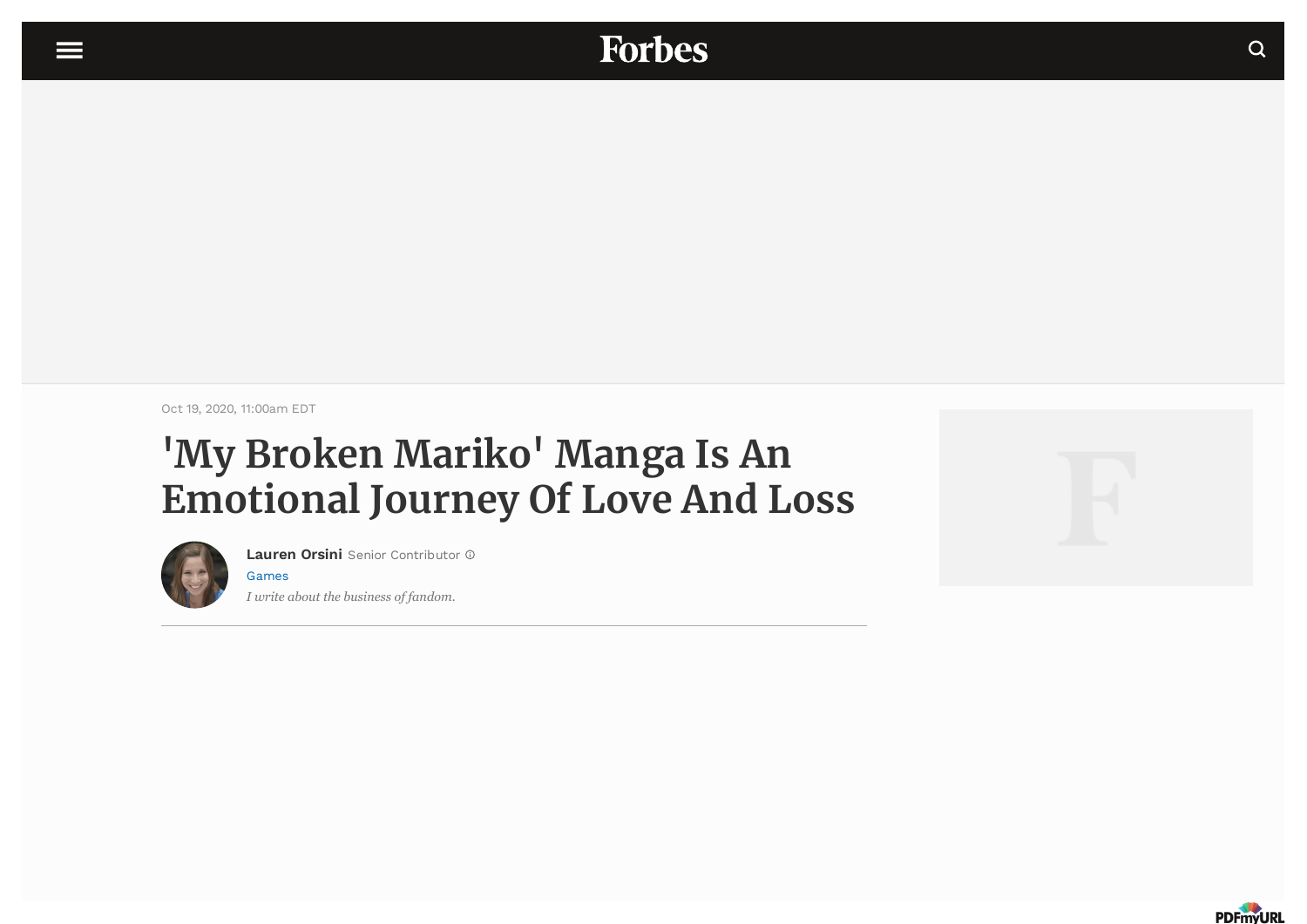

 $\blacksquare$ 

 $\mathop{\text{in}}$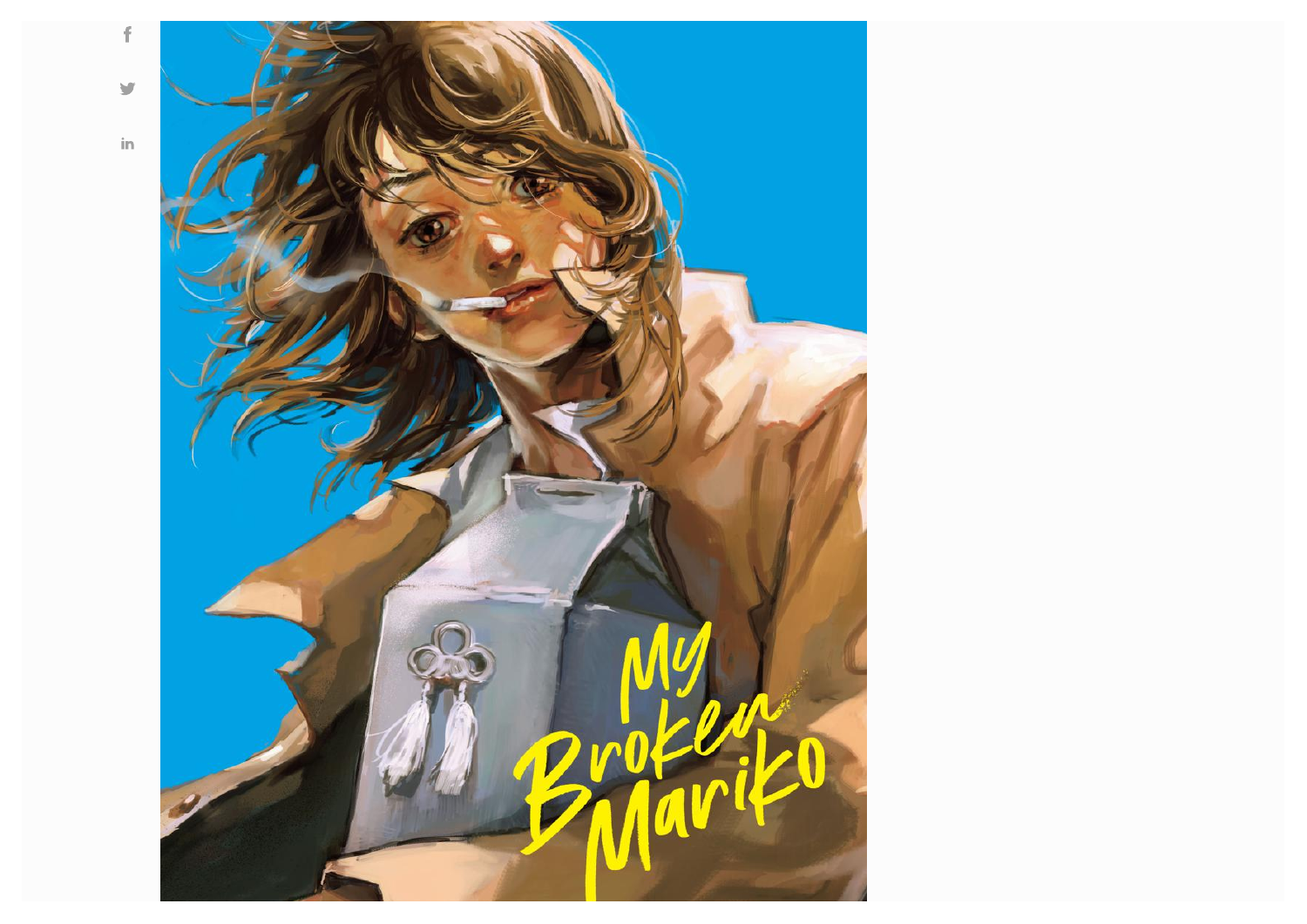

MY BROKEN MARIKO ©WAKA HIRAKO 2020 / KADOKAWA CORPORATION

Tomoyo Shiino is a young office worker with a short fuse. When she learns that her best friend has committed suicide, she takes an unconventional approach to her grief by "liberating" Mariko's ashes from her deadbeat dad and taking them on one last road trip.

That's the premise of *[My Broken Mariko](https://yenpress.com/9781975318598/my-broken-mariko/#book-description-full)*, a queercoded story of love, loss, and mental health. Tomoyo has supported Mariko through years of abuse, neglect, and depression, but was never quite able to chase away her friend's demons for her. Now, with only Mariko's ashes for company, Tomoyo reflects on the deepest and closest relationship of her life. As she undertakes a reckless, self-destructive quest in the name of putting her friend at peace, the intensity of her emotions toward Mariko threaten to overwhelm her—and the reader, too.

Expressive artwork and an evocative narrative reach an emotional crescendo in Waka Hirako's startling debut. Hirako excels at detailed and powerful facial expressions, which range from elation to fury to abject misery as the characters' emotions threaten to burst off of the page. Though Mariko is dead before the first page of the story, Tomoyo's vivid memories underline the tragedy of her life in an elegy so convincing, the reader is moved to mourn with her. It's a brief, intense read with a cathartic finish.

## **[See also: 'Not Your Idol' Is A Subversive Examination Of Modern](https://www.forbes.com/sites/laurenorsini/2020/08/20/not-your-idol-is-a-subversive-examination-of-modern-femininity/#508723cc11bc) Femininity**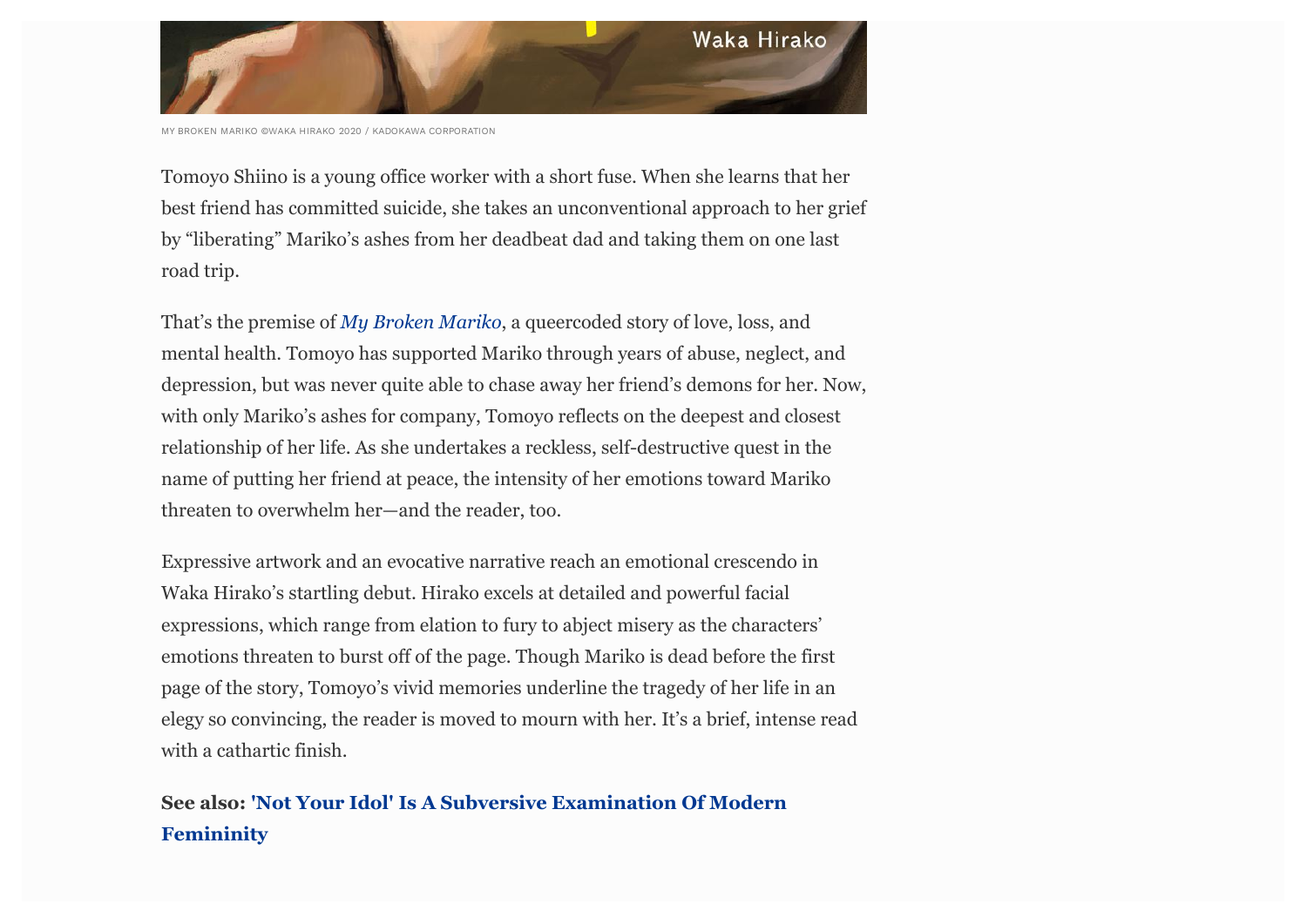



...WAS<br>MY BEST<br>FRIEND.

MARIKO IKAGAWA, THE WOMAN WHO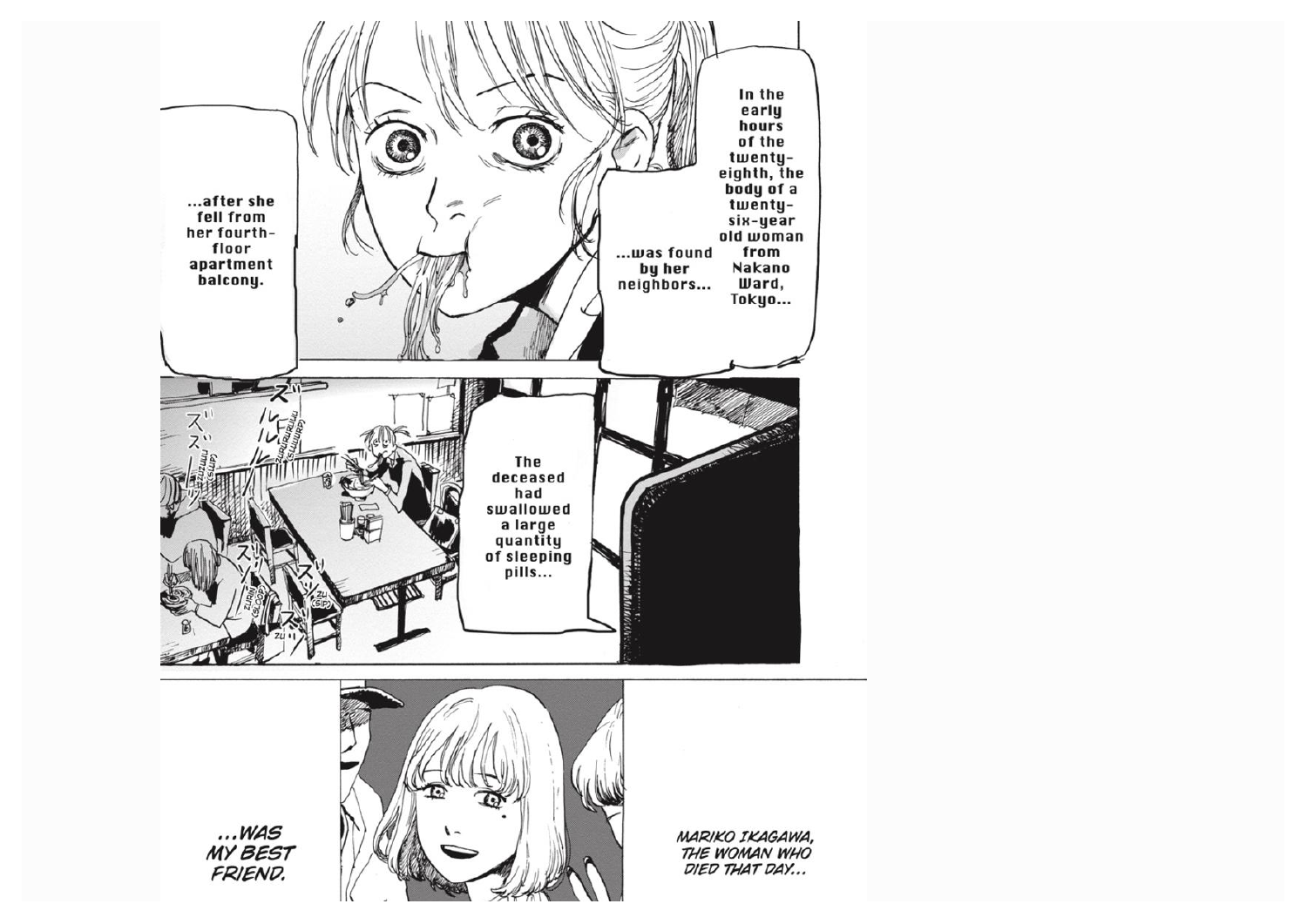

Page 1 of 'My Broken Mariko.' MY BROKEN MARIKO ©WAKA HIRAKO 2020 / KADOKAWA CORPORATION

MORE FOR YOU

## **Sony Has A Brilliant Plan To [Improve](https://www.forbes.com/sites/jasonevangelho/2020/10/19/sonys-ps5-could-get-a-lot-louder-after-some-online-updates/) PS5 Cooling**

**A [Question](https://www.forbes.com/sites/paultassi/2020/10/19/a-question-i-cant-answer-what-will-i-be-playing-on-xbox-series-x-for-launch-week/) I Can't Answer: What Will I Be Playing On Xbox Series X For Launch Week?**

**'Not Your Idol' Is A Subversive [Examination](https://www.forbes.com/sites/laurenorsini/2020/08/20/not-your-idol-is-a-subversive-examination-of-modern-femininity/) Of Modern Femininity**

*My Broken Mariko* will be out in English from [Yen Press on November 10](https://yenpress.com/9781975318598/my-broken-mariko/#book-description-full) as a single volume manga. I received a digital copy from Yen Press so I could interview Hirako before the manga's English release. I asked Hirako about her real-life experiences that led to the manga, her message for readers struggling with depression, and whether Tomoyo and Mariko could have been more than friends. Note that the final question of the interview, which begins with "at the end of the story," could be [construed as a spoiler. Read on to see the author's answers, as translated by Jenny](https://www.jlmkart.com/) McKeon.

*Lauren Orsini: Was there a real-life experience that inspired the events of this manga?*

**Waka Hirako:** I think the most fundamental inspiration came from my mother, who is a survivor of abuse. She sometimes told me about her experiences with the physical and emotional abuse she was subjected to by both of her parents. Her experience with abuse had an immeasurably large effect on her entire life; as I was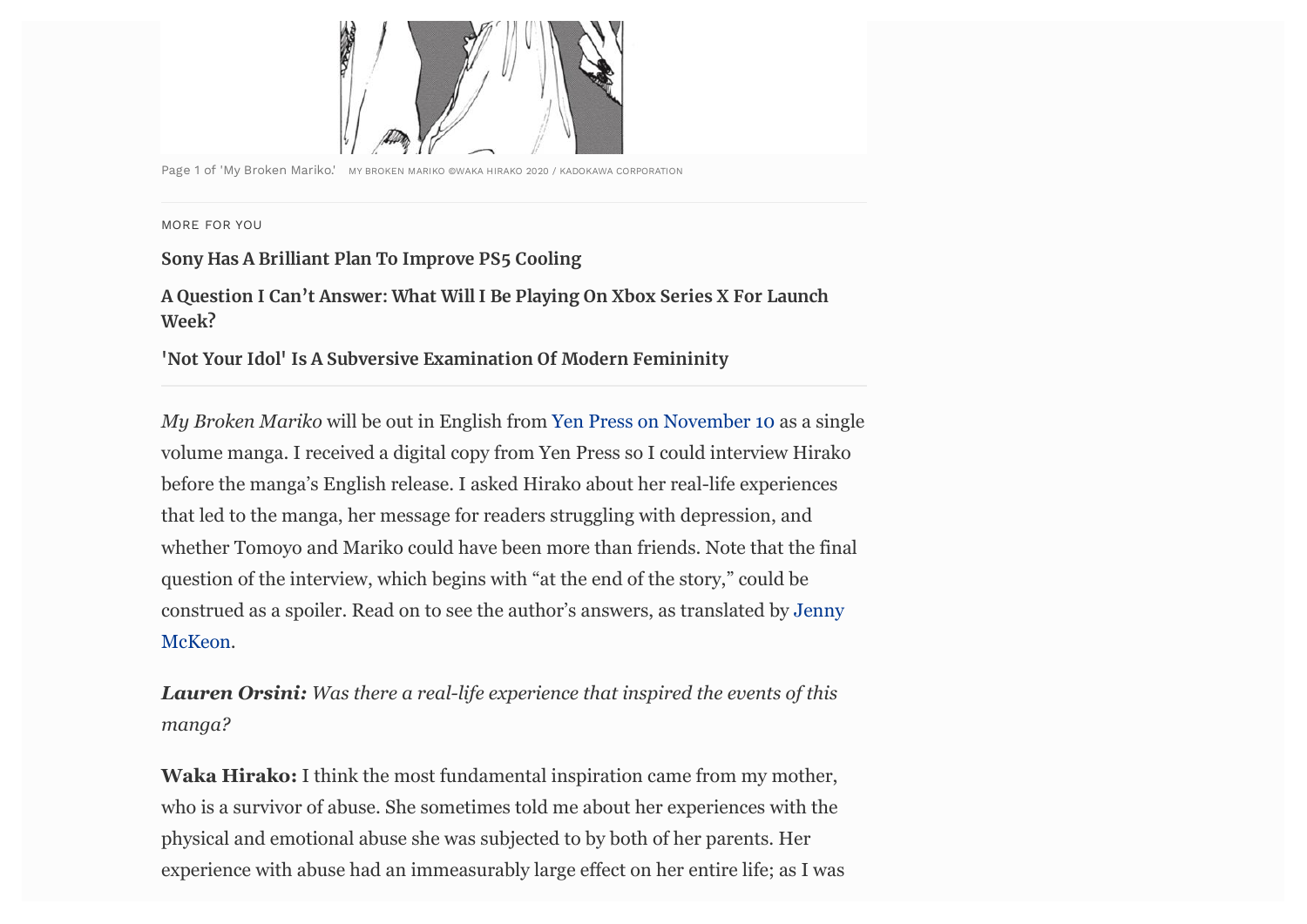caught up in the storm that she carried within her, I witnessed the resulting rough patches, turmoil, and hardships up close while she raised me.

Throughout my life, I wondered how I could ever dispel the outrage, sadness, and helplessness I often felt when my mother told me about her experiences. "If only I could have been her mother instead…" "I wish I could've at least been her friend when she was a kid…" "Why can't I do anything about her past?" "Who should I direct my hatred toward about this, and how?" And so, I ended up having the protagonist of this story act out just a few of those thoughts and feelings in my place.

In addition, when I started drawing this story, there were reports on the news every day about an incident in Japan in which a six-year-old girl died due to her mother's abuse. Such heartbreaking incidents still occur everywhere to this day, and there are countless victims whose stories are never reported at all. I never knew what to do when I learned such painful facts, so I hoped that perhaps I could begin to confront that situation in the form of this manga, or at least continue to think about it.

*Orsini: Out of Shiino and Mariko, which of the two do you relate to more and why?*

**Hirako:** There are aspects of Mariko that I relate to as well, but I think I have a bigger connection to Shiino, since I too have the strong feeling of wishing I could've helped someone important to me when they were a victim of violence.

*Orsini: When Mariko begs Shiino not to get a boyfriend, it feels almost romantic. In another situation, could Shiino and Mariko have been more than friends?*

**Hirako:** If one of them had wished for that kind of relationship, I suspect the other would have agreed to it. Feelings of friendship and romantic love are seamlessly connected, and can even fluctuate, so I wouldn't say it's impossible. They might also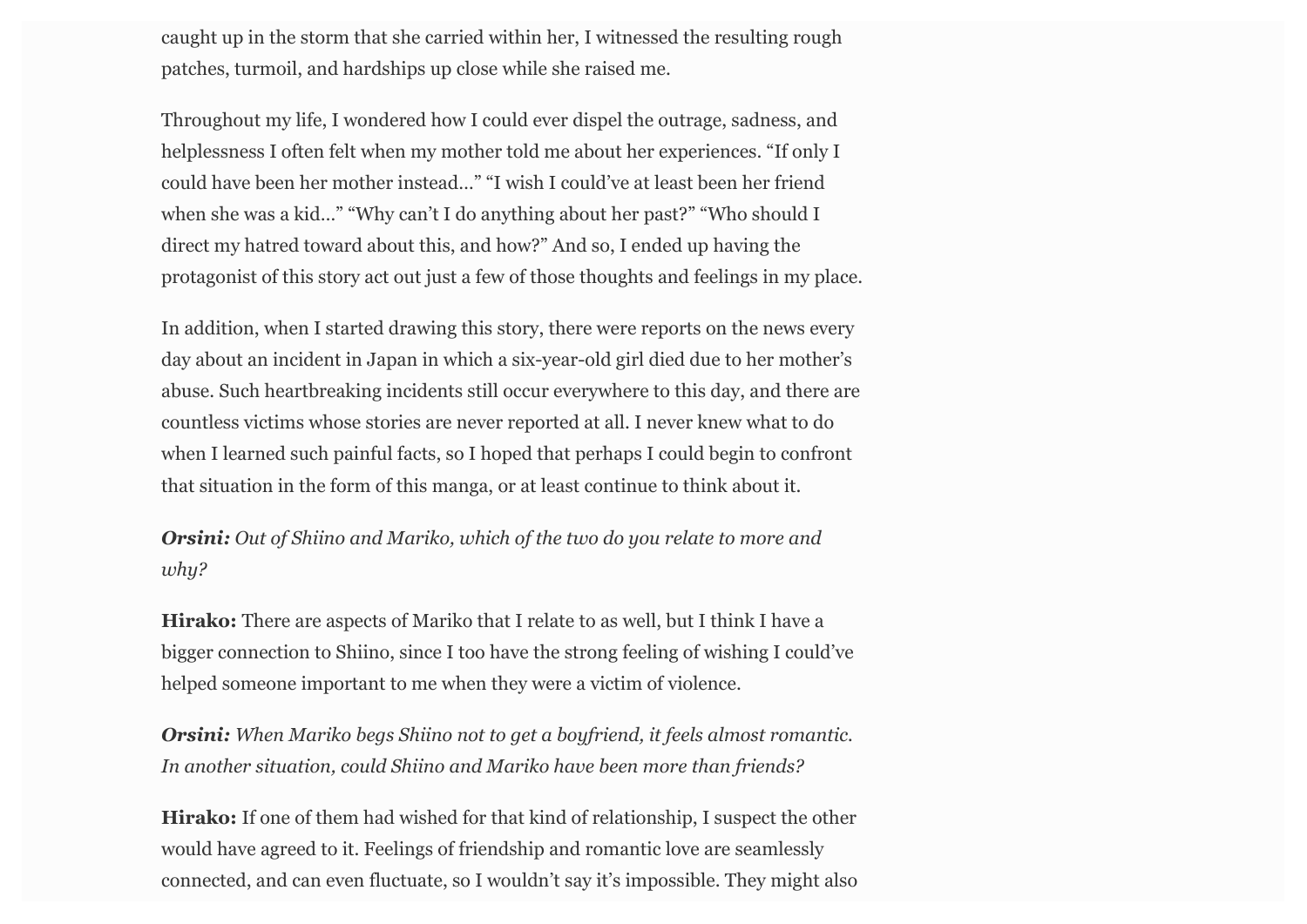have wanted to become family, rather than lovers, so overall if they had more options for their relationship, I do think things might have ended differently.

*Orsini: What would you want readers struggling with depression to take away from the story?*

**Hirako:** The suffering you're going through is absolutely not your fault alone. There may be burdens you've been forced to bear or blows you've been dealt without even noticing, whether that's due to society or other individuals who have warped your perception of reality. I'm sure some of those burdens are things that you can let go of. There's no need to panic or rush; we have every right to take as long as we need to process and grieve. And we also have the right to let things go, and to forget. There may be things you don't want to forget, of course, but perhaps you can put them aside for now, and confront them when you've recovered enough energy to do so? It's hard to explain. I myself struggled with depression for a long time and found it incredibly difficult to treat myself with kindness. Please, don't make things harder on yourself with thoughts like "it's my own fault for being sad" and "I should just be happy."

*Orsini: At the end of the story, Shiino receives a note from Mariko, but the reader doesn't get to see it. Why did you decide to leave this note up to the reader's imagination?*

**Hirako:** If I showed the answer at the end, the reader might feel relieved and stop thinking about things. The satisfaction of having the mystery solved might make people forget about the rest. I thought that not showing the answer might be necessary to console Mariko, while also prompting the reader to keep thinking about the story.